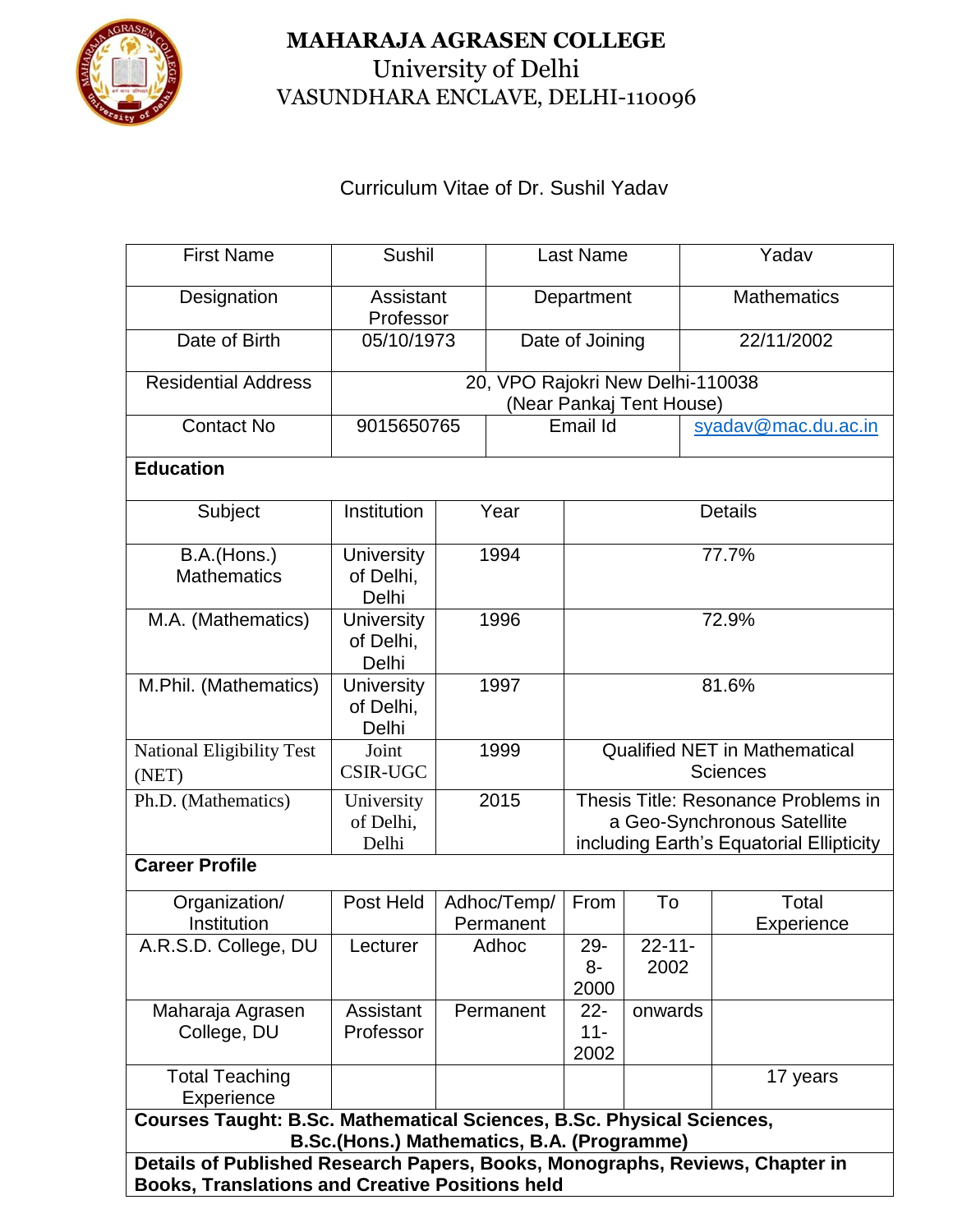| Year<br>of                                                                                                             | <b>Title</b>                                                     |                                                                               | <b>ISBN No/</b><br><b>ISSN No.</b> | Publisher                               | Co-Authors                  |                     |  |  |  |
|------------------------------------------------------------------------------------------------------------------------|------------------------------------------------------------------|-------------------------------------------------------------------------------|------------------------------------|-----------------------------------------|-----------------------------|---------------------|--|--|--|
| Publi                                                                                                                  |                                                                  |                                                                               |                                    |                                         |                             |                     |  |  |  |
| catio                                                                                                                  |                                                                  |                                                                               |                                    |                                         |                             |                     |  |  |  |
| ns<br>2013                                                                                                             |                                                                  |                                                                               | $0004 - 640X$                      |                                         | <b>First Author</b>         |                     |  |  |  |
|                                                                                                                        |                                                                  | Resonance in a geo-centric satellite due to<br>earth's equatorial ellipticity |                                    |                                         | Springer                    |                     |  |  |  |
| 2013                                                                                                                   |                                                                  | Resonance in the earth-moon system                                            |                                    | 0004-640X                               | Springer                    | <b>First Author</b> |  |  |  |
|                                                                                                                        | around the sun including earth's                                 |                                                                               |                                    |                                         |                             |                     |  |  |  |
|                                                                                                                        |                                                                  | equatorial ellipticity                                                        |                                    |                                         |                             |                     |  |  |  |
| 2013                                                                                                                   | Resonance in a geo-centric synchronous                           |                                                                               |                                    | 0004-640X                               | Springer                    | Co-Author           |  |  |  |
|                                                                                                                        |                                                                  | satellite under the gravitational forces of                                   |                                    |                                         |                             |                     |  |  |  |
|                                                                                                                        | the sun, the, moon and the earth including                       |                                                                               |                                    |                                         |                             |                     |  |  |  |
| 2014                                                                                                                   | earth's equatorial ellipticity<br>Perturbations of a geo-centric |                                                                               |                                    | 0004-640X                               | Springer                    | <b>First Author</b> |  |  |  |
|                                                                                                                        | synchronous satellite with resonance                             |                                                                               |                                    |                                         |                             |                     |  |  |  |
| 2016                                                                                                                   | Resonance in the perturbations of a                              |                                                                               |                                    | 2312-7414                               | Science                     | <b>First Author</b> |  |  |  |
|                                                                                                                        | synchronous satellite due to angular rate                        |                                                                               |                                    |                                         | Publishing                  |                     |  |  |  |
|                                                                                                                        |                                                                  | of the earth-moon system around the sun                                       |                                    |                                         | Corporation                 |                     |  |  |  |
|                                                                                                                        |                                                                  | and the earth's rotation rate                                                 |                                    |                                         |                             |                     |  |  |  |
| 2016                                                                                                                   |                                                                  | Perturbed Robe's restricted problem of                                        | 2169-0057                          | Taylor and                              | Co-Author                   |                     |  |  |  |
|                                                                                                                        | $2+2$ bodies when the primaries form a                           |                                                                               |                                    |                                         | Francis                     |                     |  |  |  |
|                                                                                                                        | Roche ellipsoid triaxial system                                  |                                                                               |                                    |                                         |                             |                     |  |  |  |
| Participation in conferences, seminars, workshops, refreshers, orientation courses<br>attended, summer institutes etc. |                                                                  |                                                                               |                                    |                                         |                             |                     |  |  |  |
|                                                                                                                        | State/National                                                   | Title                                                                         | Organization                       |                                         | Period                      |                     |  |  |  |
| International                                                                                                          |                                                                  |                                                                               |                                    |                                         |                             |                     |  |  |  |
| Delhi                                                                                                                  |                                                                  | <b>Refresher Course</b>                                                       |                                    | UGC-ASC,,Jamia                          | July 10-30, 2007            |                     |  |  |  |
|                                                                                                                        |                                                                  | (Mathematics)                                                                 |                                    | Millia Islamia, New                     |                             |                     |  |  |  |
|                                                                                                                        |                                                                  |                                                                               | Delhi                              |                                         |                             |                     |  |  |  |
| Delhi                                                                                                                  |                                                                  | <b>Refresher Course</b>                                                       |                                    | UGC-ASC, CPDHE                          | December 13,2010-January 4, |                     |  |  |  |
|                                                                                                                        |                                                                  | (Mathematics and                                                              |                                    | University of Delhi                     | 2011                        |                     |  |  |  |
|                                                                                                                        | OR)                                                              |                                                                               |                                    |                                         |                             |                     |  |  |  |
| National                                                                                                               |                                                                  | Presented<br>Research Paper in                                                |                                    | Department of<br>Mathematics,           | September 20-21, 2013       |                     |  |  |  |
| Seminar for<br>Research                                                                                                |                                                                  | "National Seminar                                                             |                                    | University of Delhi                     |                             |                     |  |  |  |
| <b>Scholars</b>                                                                                                        |                                                                  | for Research                                                                  |                                    |                                         |                             |                     |  |  |  |
| Scholars"                                                                                                              |                                                                  |                                                                               |                                    |                                         |                             |                     |  |  |  |
| <b>National</b>                                                                                                        |                                                                  | Latex and Website                                                             | Department of                      |                                         | August 11-12, 2016          |                     |  |  |  |
| Workshop                                                                                                               |                                                                  | Designing                                                                     |                                    | Mathematics,                            |                             |                     |  |  |  |
|                                                                                                                        |                                                                  |                                                                               |                                    | <b>Shaheed Bhagat</b><br>Singh College, |                             |                     |  |  |  |
|                                                                                                                        |                                                                  |                                                                               |                                    | University of Delhi                     |                             |                     |  |  |  |
| Mathematical<br><b>National</b>                                                                                        |                                                                  | Department of                                                                 |                                    | March 30-31, 2017                       |                             |                     |  |  |  |
| Workshop                                                                                                               |                                                                  | Modelling and                                                                 |                                    | Mathematics,                            |                             |                     |  |  |  |
|                                                                                                                        |                                                                  | Computaional                                                                  |                                    | Zakir Husain Delhi                      |                             |                     |  |  |  |
|                                                                                                                        |                                                                  | Techniques using                                                              |                                    | College, University                     |                             |                     |  |  |  |
|                                                                                                                        |                                                                  | Mathematica                                                                   |                                    | of Delhi                                |                             |                     |  |  |  |
| National<br>Conference                                                                                                 |                                                                  | Presented<br>Research Paper in                                                |                                    | Department of<br>Mathematics,           |                             | September 7-8, 2017 |  |  |  |
|                                                                                                                        |                                                                  | NCAAMS-2017                                                                   |                                    | Mata Sundri                             |                             |                     |  |  |  |
|                                                                                                                        |                                                                  |                                                                               |                                    | College, University                     |                             |                     |  |  |  |
|                                                                                                                        |                                                                  |                                                                               |                                    | of Delhi, Delhi                         |                             |                     |  |  |  |